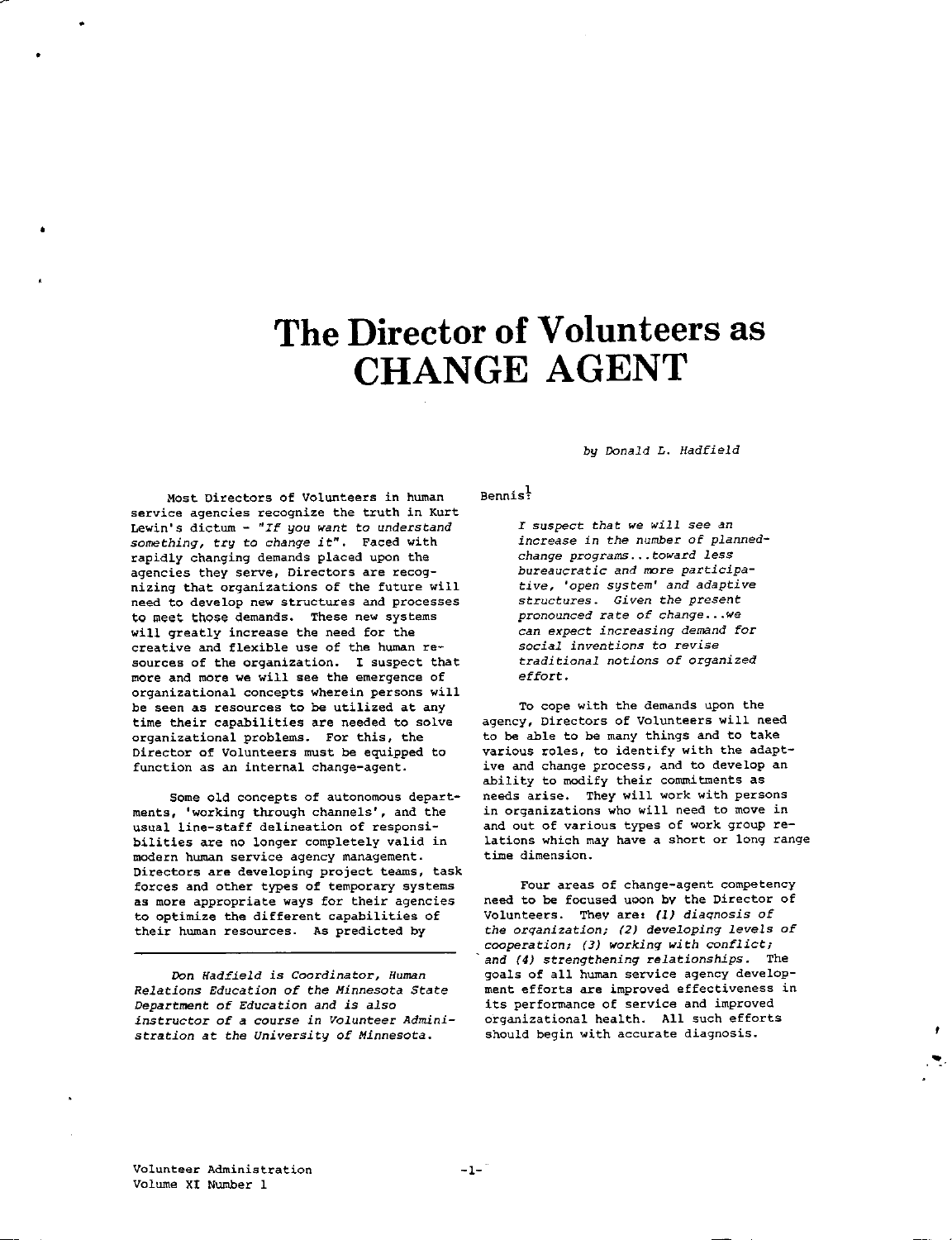# DIAGNOSIS OF THE ORGANIZATION

My hip pocket model of organizational diagnosis consists of four areas:

- (1) GOALS: *h'hat are we all about? k'hat* 's *the mission?*
- (2) INTERPERSONAL RELATIONSHIPS: How *do people get along? Who influences the decision making process?*
- (3) ORGANIZATIONAL STRUCTURE: *Is it functional* or *is it dysfunctional?*
- (4) RESOURCES: *What* is *the availability of human, material and financial* resources?

All four areas are interrelated and all organizations have problems in one or more of these areas most of the time.



For the change-agent, correct identification of the problem within the organization constitutes a great portion of the work. Accurate description diminishes wasted effort in planning to reduce or eliminate causes that have little or no consequence in producing change. Others make the point of accurate diagnosis.2 Diagnosis means the examination of the need for change and the state of the system to produce change. In working for diagnosis of the problem or area for change to produce the desired results, the Director of Volunteers must be aware of the inter-relatedness of the four areas.

GOALS are guides. The goal must be well stated and clear. Coordination of effor among staff and volunteers can never be optimal if goals are not clear, consensual or objectively recognizable. The change-agent needs to know the ideal states toward which the agency and its membership are striving. Any disparity between goals proclaimed and goals acted upon eats up a lot of energy in unproductive work and explanations. In almost all situations, I have found that there is more likelihood of resistance to change when there is confusion or disagreement to the goal(s) of the agency. A task of the Director of Volunteers as a changeagent is to ferret out goal conflicts and stimulate discussion of them.

If sufficient agreement exists about one or more organizational goals, work can proceed to achieve those goals. Otherwise if goals are not accepted, staff and volunteers have three options: *They can (1) confer until* a *goal for the organization is found that satisfies the personal needs of ·those involved; (2) find* sources *of satisfaction outside the organization for those needs that the organizational goals* are *not meeting;* or *the unsatisfied can (3) leave the organization.* Ascertaining the goals held by a collection of persons requires skill. The change-agent must assess the members' perceptions of their goals. This almost always arouses in the group a desire for greater clarity about mission, beliefs and values. A number of processes that the Director may use have been developed for that purpose.<sup>3</sup>

The second step for the Director of Volunteers in his/her change-agent role would be to ascertain the 'level' of *INTER-PERSONAL RELATIONSHIPS* within the human service agency. If a goal is accepted (owned) by a group and is clearly understood, the goal may not be reachable because persons are unable to work together. Staff -<br>and volunteers often have a disagreement about who will 'really' make decisions and how conflict is to be handled. Too often I have found that routine procedures often lead to dysfunctional efforts and cause agencies to fail even though all persons involved claim commitment to the goal (s).

In most agency approaches to making changes, competition and struggle for power and influence tend to be explained away or ignored. These approaches assume that persons in an agency will be collaborative and productive if they are taught how. Although the most productive and concise ways to work with issues of power or competitiveness in relationships are never quite clear to me, I do see role negotiation4 in a human service agency as producing positive change results. Mainly, role negotiation focuses upon work relationships, deals directly with problems of power and influence, is highly action oriented, and the procedures are clear. Approaches lik role negotiation work well because the issues of power and influence are resolved to a reasonable level of satisfaction for those involved.

The third area of diagnosis to be given attention by the change-agent is the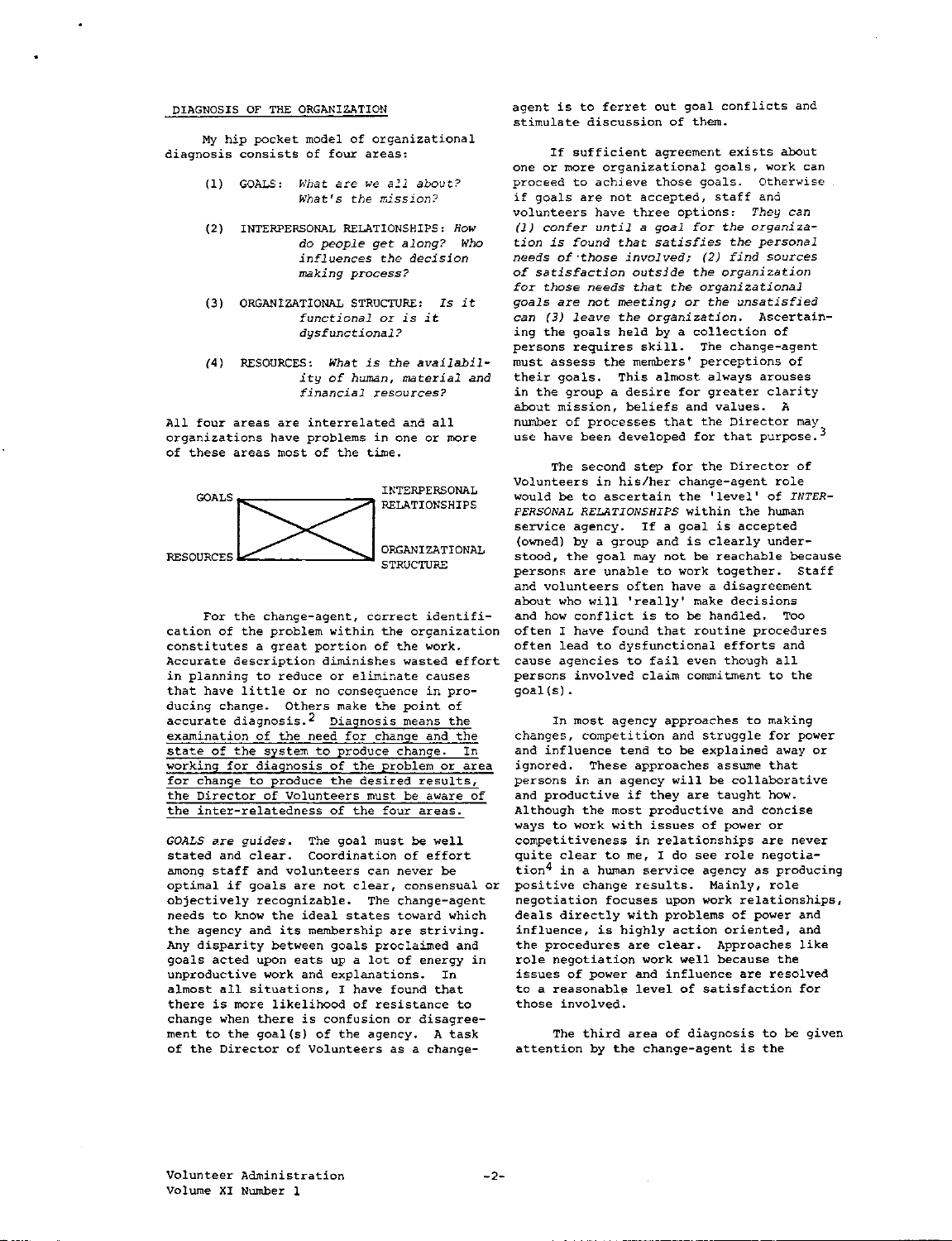*ORGANIZATIONAL STRUCTURING* of persons to complete the task and reach the agency goals. If a group has defined and accepted a goal, attained good decision-making processes that work for them, but now finds itself with an organizational structure that creates barriers for any attainment of the goal, what happens? The usual product of dysfunctional organizational structure is frustration and abandonment of the project, task or program.

Most organizations are structured in the sense of having positions and parts which are systematically related to other positions and parts. Most contemporary organizational theorists like Likert, McGregor, Argyris and others have advocated more process and open approaches as over against the 'classical' theorists with their discussions of chains of command, specialization of function, etc. Bennis summed it up well when he said that 'classical' theorists often talked about *"organizations without people"* while contemporary theorists talk about "*peopl without organizations". 5* 

One method of diagnosing organizational structure that seems productive is to determine the types of decisions made at various organizational levels. Who determines the actions of others in the decision-making process? Typically we think of persons at the 'top' of the human service agency as the chief wielders of power and those at the 'lower' levels possessing decreasing amounts of power.

That picture is inaccurate in a fully functioning organization. In these organizations power and decision-making is actually shared with staff and volunteers. It is important to realize that increased influence of those in lower echelons of the organizations does not reduce the control of persons higher in the organizational structure. In fact what usually occurs in effectively functioning human service agencies is that staff and volunteers at all levels gain in power as the influence of their subordinates is relatively increased. March and Simon<sup>6</sup> have made this explicit in their theory of organizations. Likert<sup>7</sup> has described much the same view in his 'linkpin model' for organizations. According to Likert, as more influence is granted to subordinates by communicatively connecting each organizational level with every other, the total organization becomes more integrated. Information goes more directly from where it arises to where it is needed. All levels gain more actual operating power from the increased interaction.

*It is important for the Director of Volunteers in the change-agent role to help persons understand that people develop purposes; organizations do not. Organizations carry* out *the* purposes that *people set. It is more accurate* to say *that an organization has adopted a planned strategy set by* persons to *make* or *achieve something. This planned strategy then*  attracts *the various contributions of other persons who* are, *in fact, seeking to fulfill a variety of needs. These*  persons *have made a* comroon *decision* to *work out their different needs in* a co*ordinated manner around a particular strategy* to *reach* a common *goal.* 

One of the major concerns for the Director of Volunteers is the interface among groups or units within the organization. Since working units, once formed, will evolve their own distinctive taskrelated characteristics, they will have different points of view. This often generates serious intergroup problems whose symptoms are 'inappropriate' competition, secretiveness and hostility. The change-agent must deal with these issues to achieve unity of effort. In working with this, the Director focuses upon the quality of interaction between units within the agency and continues to build the concept of interdependence.

The fourth area of the change-agent to focus upon in diagnosis is the availability and control of *RESOURCES.* Resources directly affect the decision-making process and the attainment of goals in a human service agency. An effective and functional organizational structure in which the involvement of staff and volunteers is healthy and working on commonly developed goals may not be able to perform fully because of the unavailability, limit or control of resources. The role of the Director of Volunteers is to always clearly determine the identification of and the availability of human and material resources to reach the goal.

No matter what method is employed by the Director of Volunteers to generate a diagnosis of the organization, it is the most important phase of the role of the change-agent in the human service agency. The Director then involves the agency in planning action, implementing action and evaluating. When the final step of evaluation is carried out, the learning that has taken place is returned in the process to the diagnostic phase.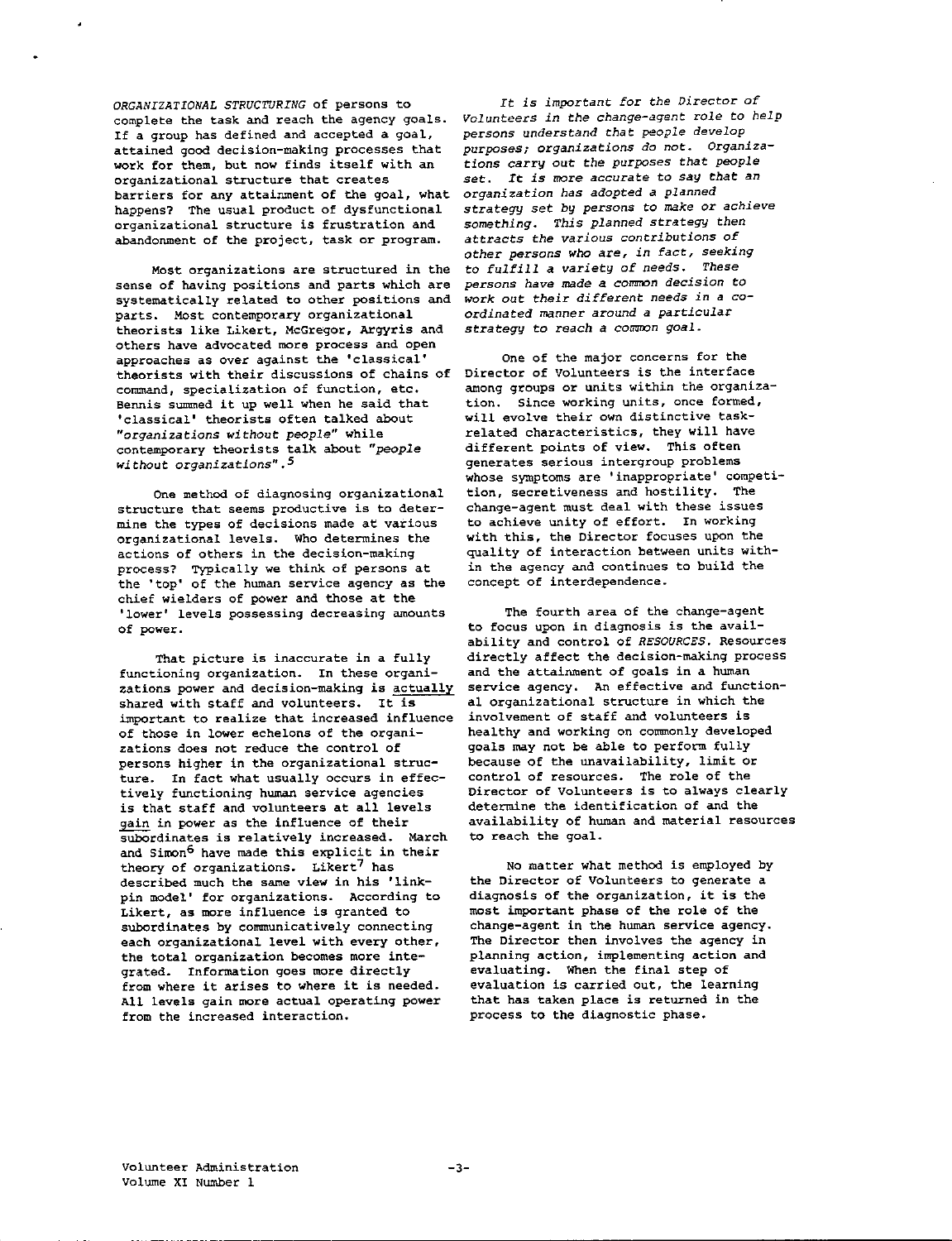

#### DEVELOPING LEVELS OF COOPERATION

The task before the human service agency is how to more fully mobilize the energy of the organization's human resources toward achievement of the organizational goals. The change-agent needs to organize his/her work, open the communications system, establish interdependent relationship between administration, staff and volunteers. To accomplish this, teams of people must spend real time improving their methods of working, decision-making and communicating. Most importantly, individual needs for self worth, growth and satisfaction should be met through such time together.

One of the major obstacles to effective organizations is the amount of dysfunctional energy spent in 'inappropriate' competition - energy that is not available for the accomplishment of tasks important to the agency. Beckhard<sup>8</sup> maintains that this area of competition must be a central operational focus of the change-agent. Johnson<sup>9</sup> clearly pursues the effects and benefits of cooperation in problem-solving groups.

It is quite evident to me that my role as a change-agent places high priority on processes, procedures and methods that develop collaborative, cooperative efforts. A Director of Volunteers may help cooperation within a group by *(1) facilitating the understanding of all group members* to *the problem* or *task; (2) interpret to individuals how he/she can help solve the problem;* 

*(3) bring an understanding of other members problems and contributions; and, (4) help members to be aware of the group's* coopera*tive goal structure.* 

Cooperation within a human service agency does take place in varying degrees. It will depend on the amount of actualized interpendence that exists. For instance, the unit responsible for staff development may not always interact with the unit responsible for plant management and neither one may always have contact with the office for volunteer services. Yet they are interdependent in the sense that unless each performs adequately, the total organization is jeopardized. Failure of any one unit can threaten the whole. This has been described as "pooled interdependence".10 The change-agent must assist the agency in realizing the validity of the interdependence between working units and appreciate the fact of that condition.

#### WORKING WITH CONFLICT

*One of the primary demands on any organization is that it link together its various* parts *to achieve overall objec* $tives.$  To achieve common tasks and reach *goals, persons and groups must collaborate. The necessity for the degree of collaboration will depend on the* nature *of the task. In most tasks the need is great.*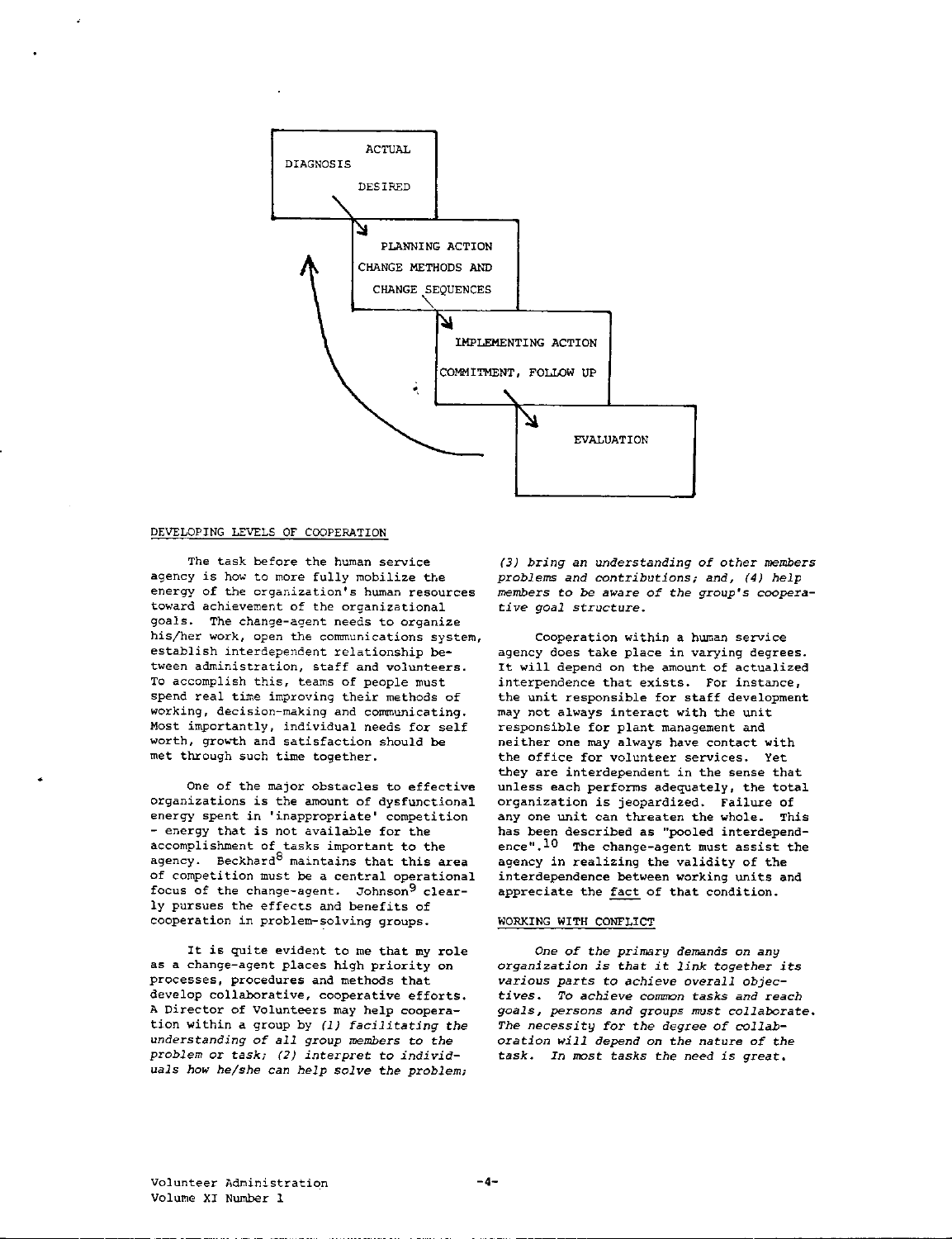However, collaboration unavoidably brings conflicts. conflicts arise over who is willing to db what. Group members compete for influence and control. Differing reactions to pressures from without lead to disagreements. So conflict is normal and unavoidable in organizations that are moving toward multifaceted goals. It is important that the Director of Volunteers view conflict as natural. conflict should be brought out into the open and managed without expecting it to disappear of its own accord. A conflict is sometimes best managed by providing channels or occasions through which the parties can introduce their conflicting claims. If conflicts are not uncovered and managed, then informal groups and networks arise to cope with the conflict. Destructive tension and rising personal hostility between conflicting parties can result.

One method that has been rewarding for me in consultation is to use an expectations survey to discover where there is role conflict. In this role negotiation process the participants are asked to make three lists as follows:

- *(1) the things the other* person *should increase in quantity and* or *quality;*
- *(2) the things the other should decrease in quantity;*
- *(3) the things the other does to facilitate the situation and should not be changed.*

The data is then collected and collated. In the process I allow the parties to question those who have provided messages, but no one is allowed to argue against the information that she/he has received. That type of communication is controlled in order to prevent escalation of actual or potential conflicts.

When the messages are clearly understood, then it is time for the two parties to choose an issue to negotiate. A list is compiled of the most negotiable issues and ranked from most to least important. This process gives me what indications I need of the good faith of the negotiators. The negotiations of the conflict proceed in the form of an exchange or exchanges until the parties are satisfied. The agreement is recorded and the next issue is negotiated. Both the presence of the change-agent and active participation influence the process. When the third-party does not have a high investment in the issues at stake, the two conflicting parties are more likely to respond to the direction or advice given.

Within an agency, Kahk and French<sup>11</sup> have pointed out that the major determinants of conflict include three kinds of role requirements: *(1) the requirement*  for *crossing organizational boundaries; (2) the requirement* for *producing innovative solutions to non-routine problems; and (3) the requirement* for *being responsible* for *the work of others.* I have found that those roles in an organization which demand creative problem solving are closely associated with active role conflict. Those in such roles appear to become engaged in conflict primarily with older and often more powerful individuals in the organization who want to maintain the status quo.

#### STRENGTHENING RELATIONSHIPS

The role of the Director of Volunteers in the agency is strengthened by developing trust relationships and tailoring developmental recommendations. As Johnson<sup>12</sup> maintains, little happens in a relationship until the individuals learn to trust each other. Within the context of a trusting relationship, the change-agent has greater freedom and capability to move with developmental aspects of her/his work. Being able to express acceptance and support for the openness and sharing of others while at the same time expressing ideas and opposing points of view is made possible only within 'trust formations'.

*The strengthening of relationships will be built upon commitment to the goals, commitment* to *the group, and respect for the members of the group. This sense of belonging is not just* a *blind loyalty, but*  a *sense of wanting to work with other members of the group in accomplishing goals which are meaningful to the individual member. Strengthening relationships is not predicated on everyone's liking each other.* It *is* a *more* mature *level of respect and openness which emerges* out *of*  common *commitment to working together* to *accomplish the goals. The change-agent*  can assist *the staff and volunteers to build and maintain cohesion built on trust as a norm.* 

Organizational problems are no longer the province of just one group. They cut across the multiple human, structural and technological resources of an agency. The Director of Volunteers as a change-agent in the human service agency usually will find their day-by-day administrative responsibility *in* the developmental context of that organizational norm.

Volunteer Administration Volume XI Number 1